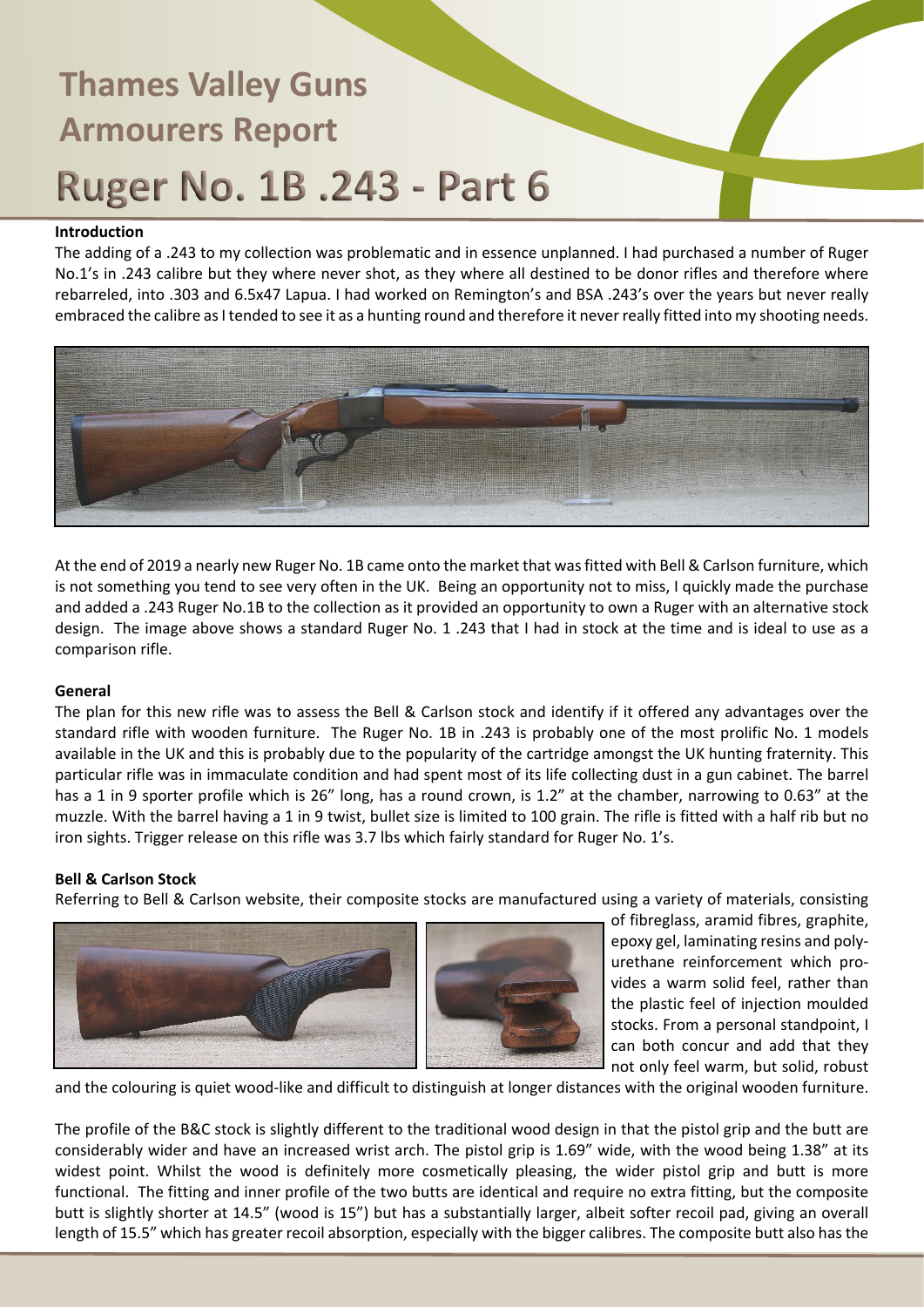# **Thames Valley Guns Armourers Report** Ruger No. 1B .243 - Part 6

benefit of an increased angle of comb which gives a superior cheek weld in comparison to the wooden model. The composite beavertail forend is 2.0" wide, with the wooden forend being roughly the same width at 2.01". Length is also the same. However there are subtle differences to the composite forend. Its exterior profile is more rounded and internally it has the benefit of two round blocks that sit up against the main spring housing, thereby offering better support.

Although I did not notice it on the first occasion, I also had to fit the forend slightly. When stripping the forend, I noticed that it sprung back slightly which was unusual. Upon closer inspection, it highlighted that the hammer strut was striking the bottom of the forend and required relieving before it caused any damaged.

In the temperate climate of the UK, weather wise the composite forend and butt have the upper hand, however both stocks are subject to equal damage if mistreated, however when the composite stock gets damaged it would be less easy to generate a visually pleasing repair. As with all No. 1's the barrel is not designed to float and like the wooden original forend, the barrel should be supported at the tip and in this regard, the composite model fitted well.



Checking the Bell & Carlson website, the Ruger No. 1 furniture appears to be discontinued. Therefore if the furniture does gets damaged replacement forend or butt assemblies appears to be unlikely, especially in the UK.

In summary, if your rifle is a working gun and tends to be out in all weather, then in my opinion the composite design has the edge in functionality. However no composite can ever look better than a piece of walnut with nice grain.

### **Service and scope fitting**

Having inspected the rifle, it was clear that it was in superb condition, but having had spent most of its life in a security cabinet it did require a clean and service. Like most No. 1's I purchase, the breech block face is always dirty. This is due to the breech block being difficult to strip for many users and therefore they clean the barrel, but breech block remains



untouched, which leaves it not only dirty but usually dry.

On YouTube, Ruger provides a good video, how to disassemble and re-assemble the No. 1 to facilitate basic cleaning. I've cheated a bit and made myself a "strip sheet" using the video images, so when I am working on the bench I can have the strip sheet next to me, in case I need reminding of the dis-assembly and assembly sequence. This is particularly handy when servicing any Ruger No. 1's as I prefer to use a good quality gun grease on the major bearing services. Gun oil is fine but over time it leaks out of the mechanism or evaporates and no longer does its job effectively, which is why I often find dry actions on No. 1's. As users find stripping a difficulty,

the action stays dry, hence the reason why I use a suitable gun grease.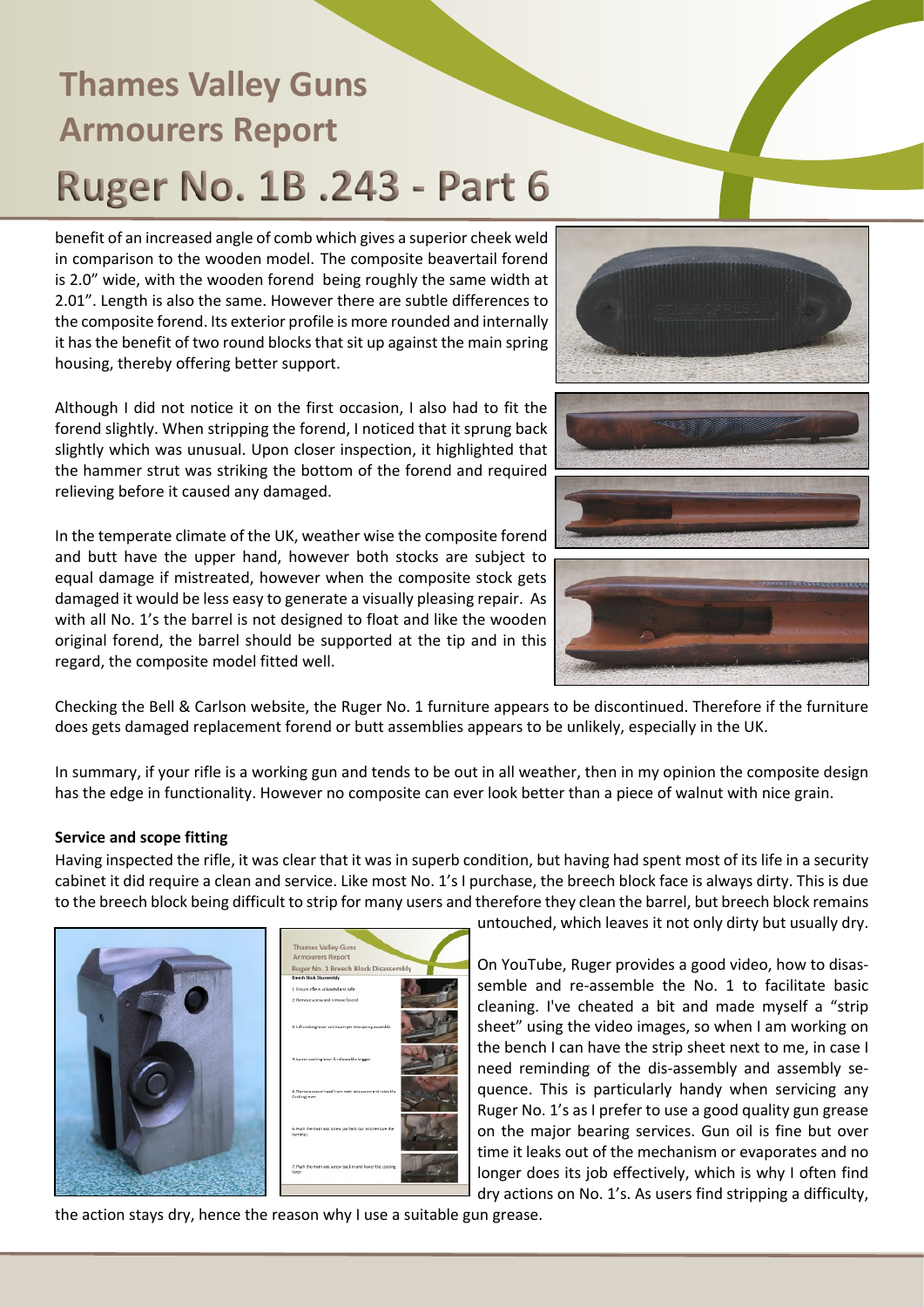# **Thames Valley Guns Armourers Report Ruger No. 1B.243 - Part 6**

When it comes to mounting scope, it depends on the users requirement. I plan to use my No. 1's for target use and out to 600 yards. In the UK ring choice is limited, Ruger's own rings are poor and

require considerable lapping. Warne rings are the most prolific or if you can find them I would highly recommend Leupold rings as a good choice.

As I plan to shoot on gallery ranges only and out to 600yrds, I would prefer a x18 magnification or more. However as I had already spent my budget on the rifle, my selection process was some what problematic, as I had less options due to my limited fund.



My first choice was a x15 magnification ZA5 Minox, however as can be seen in the image to the right, using a set of Warne rings limited the scope position as the scopes bell housing was restricted by the half rib and therefore I could not obtain reasonable eye relief and therefore the scope was unsuitable.

Next attempt was to use a classic Pecar 10x45 scope using Burris adaptors which fit directly onto the half rib. Pecar's are good quality scopes and their rich bluing makes them cosmetically pleasing to the eye. Using Burris adaptors have the advantage of increasing both your ring and mounting position options. Whilst the scope was mechanically well suited to the No. 1, I found the thick post of the





No1 reticule and the x10 magnification not to my liking for accurate range work out to 600 yards.

Although I had no plan to shoot the rifle with this scope, my next choice was to fit a Sightron 2-10x32 STAC scope to test a scope with a 30mm tube. Its fine reticule and its 32mm objective lens made it a suitable candidate for mounting on the Ruger, although the x10 magnification made it rather underpowered for longer range work. When mounted, the 30mm tube and larger ocular lens did make the scope appear more chunky, but the smaller 32mm objective lens made it more practical than the Minox I had used initially. Another advantage was that I had a set of quality 30mm Leupold rings which permitted the correct eye relief and height to permit easy access to the breech.

If I was going to hunt with this rifle, then the Sightron would probably be my choice of the three scopes, from a practical perspective, if I wanted looks, then the Pecar came through tops, however I wanted more long range accuracy and therefore I needed another scope.

As can be seen above, scope fitting is not as "black & white" as many would assume and more so with a No. 1. Especially if it is to be done correctly. Intended use, price, weight, profile, magnification, bulk, eye relief, half rib and breech block clearance all have there part to play in correct scope selection.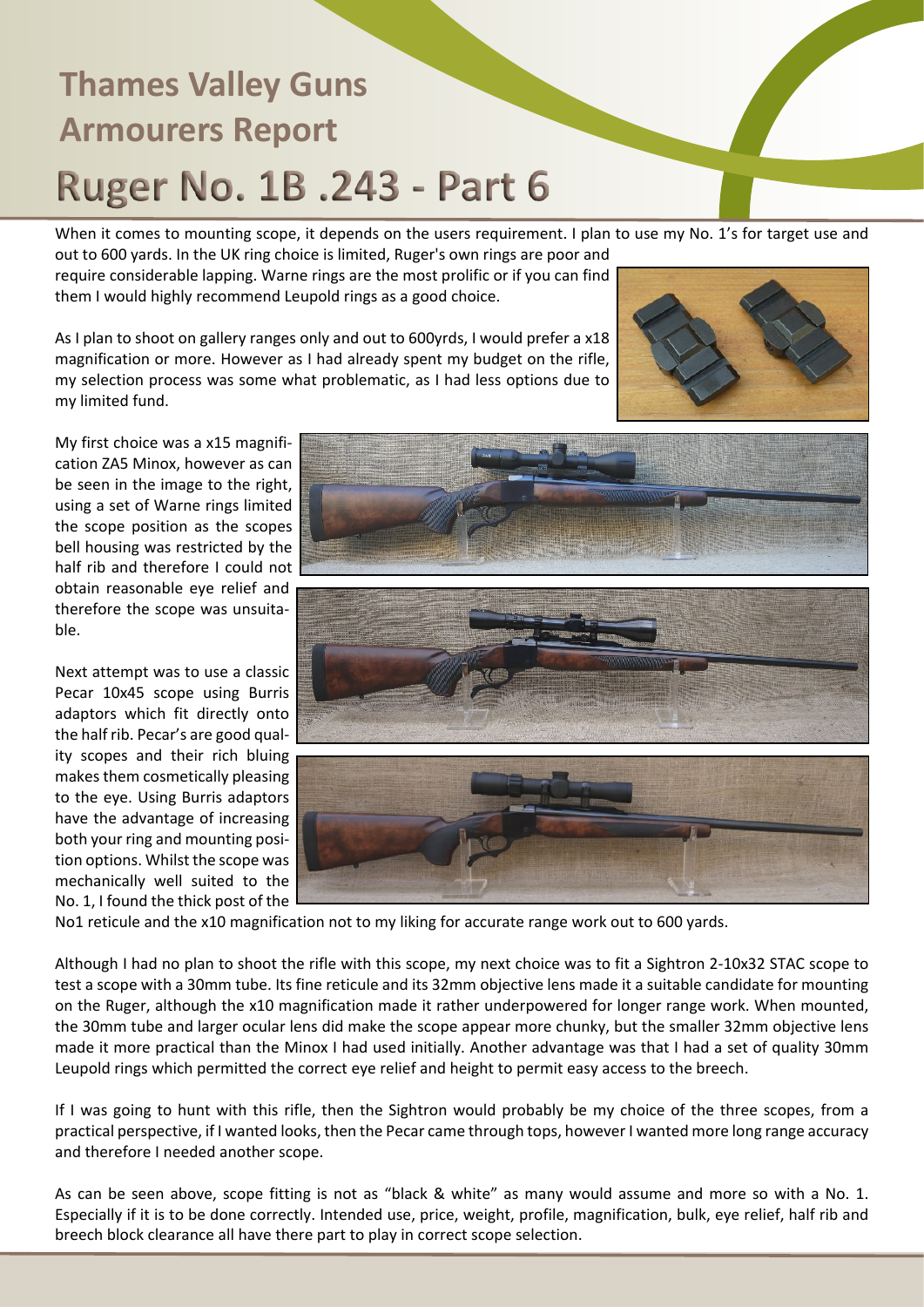# **Thames Valley Guns Armourers Report** Ruger No. 1B .243 - Part 6

My final decision on what scope to fit was resolved because I invested more funds and obtained exactly the scope type I wanted for long range accuracy. I found via the Internet, a 1" tube 6-24x44 Tasco scope. Many of my Ruger No. 1's are fitted with classic 1" tube scopes with large mag-

nification.

Early Tasco's made in Japan had a far superior build quality to the more recent budget scopes to come out of China and therefore where more in line with the classic Redfield's, Lyman, Leupold and Weavers I had used on my No. 1's to date.

I purchased the scope from the US and despite paying \$50 for shipping, it still took two months to arrive. Two weeks of that was at a US airport and a

further two weeks stuck in UK customs. Upon arrival I was to receive further disappointment as the scope internal reticule ring had come loose during transit and the required another week being repaired. Here lies a warning, purchasing scopes from abroad can be fraught with problems and unseen costs - buyers beware.

### **Initial Range test**

Other than a major service, this rifle has not been through any restoration process and therefore retains its original barreI, so the first planned range test will be using ammunition that I had built for a BSA Monarch restoration I had completed a few years earlier. That ammunition consisted of Hornady brass, 90gr HPBT Berger bullets and 40.5 grains of Vihtavuori N160.

For this exercise I still had the Pecar scope fitted and I planned to function check

the rifle, zero the scope and validate the Bell & Carson furniture, later I planned to see if I could maximise the accuracy when the Tasco became available.

Shooting fully supported from the bench, using a rest and a rear bag, I zeroed the rifle and shot the final group as shown. The group shown was 17mm which was an average for this initial exercise. The rifle shot very well, the Bell & Carson furniture was robust, showed no movement and permitted good handling. Whilst you cant beat a nice piece of wood, I must admit I liked these composite stocks and although not tested, I assumed they would handle well in wet and cold conditions, where they would come into their own.

### **Follow-up range test**

Once I received the repaired Tasco scope, I went about setting it up. One issue to beware with the Burris bases is they need to be fitted squarely and parallel to the bore. The best way to do this is to centre the scopes reticule, fit the Burris bases ensuring the locking screws and their clamps are centred to the half rib and check the scopes alignment using a bore laser. If the scope roughly aligns with the laser, you are in a good position to start securing the scope. One final point, never over tighten scopes that have aluminium tubes, I.e. never tighten more than 16-18 inch pounds as you will potentially crush the tube.

The accuracy test was carried out, using the same criteria as per the original test and using the last of the 90gr Berger bullets, however the major difference was the temperature at a sultry 31°C. I always keep my ammunition covered and never leave it in direct sunlight as it will increase pressure and the velocity.